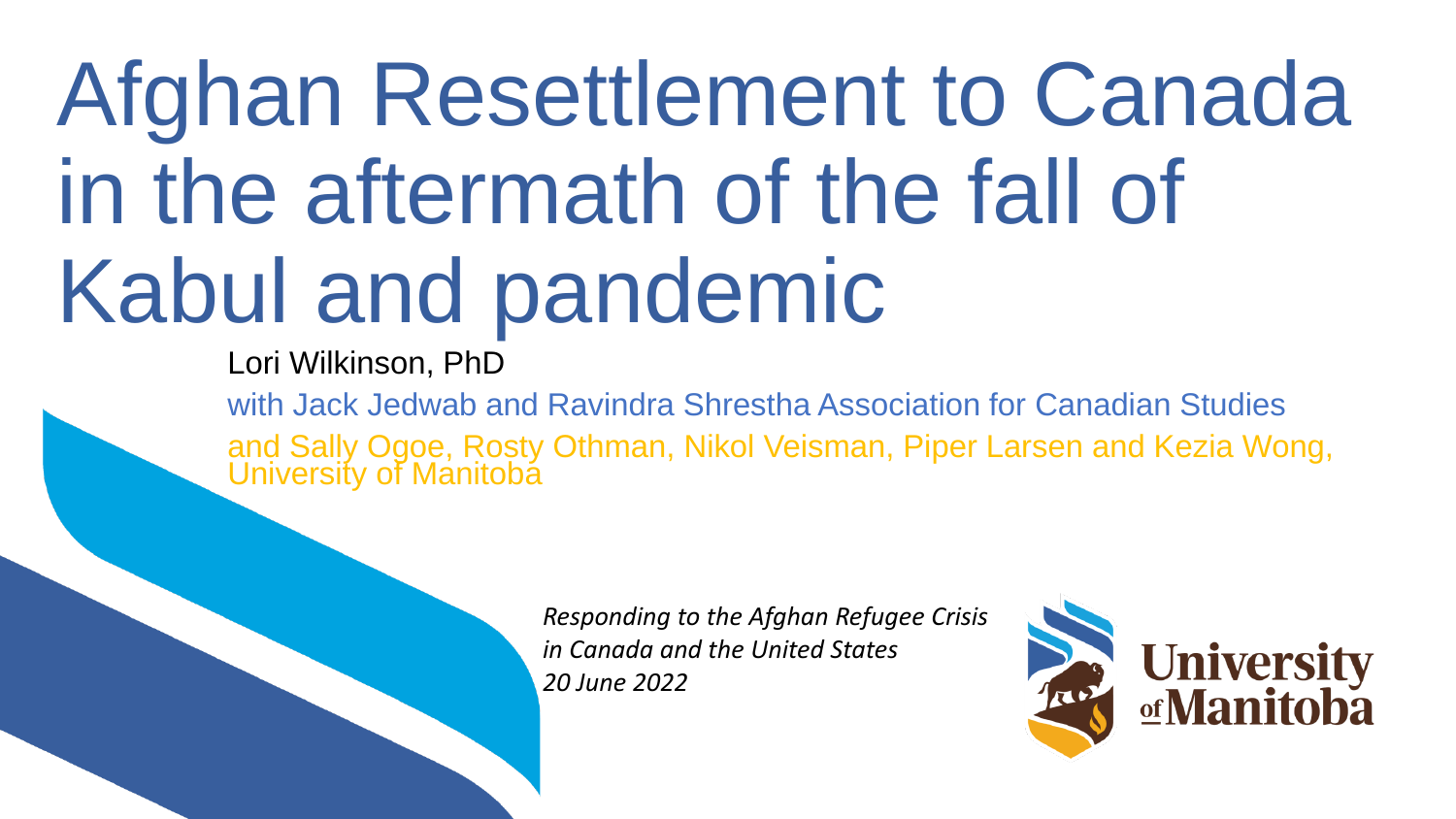

The University of Manitoba campuses are located on original lands of Anishinaabeg, Cree, Oji-Cree, Dakota, and Dene peoples, and on the homeland of the Métis Nation.

We respect the Treaties that were made on these territories, we acknowledge the harms and mistakes of the past, and we dedicate ourselves to move forward in partnership with Indigenous communities in a spirit of reconciliation and collaboration.



umanitoba.ca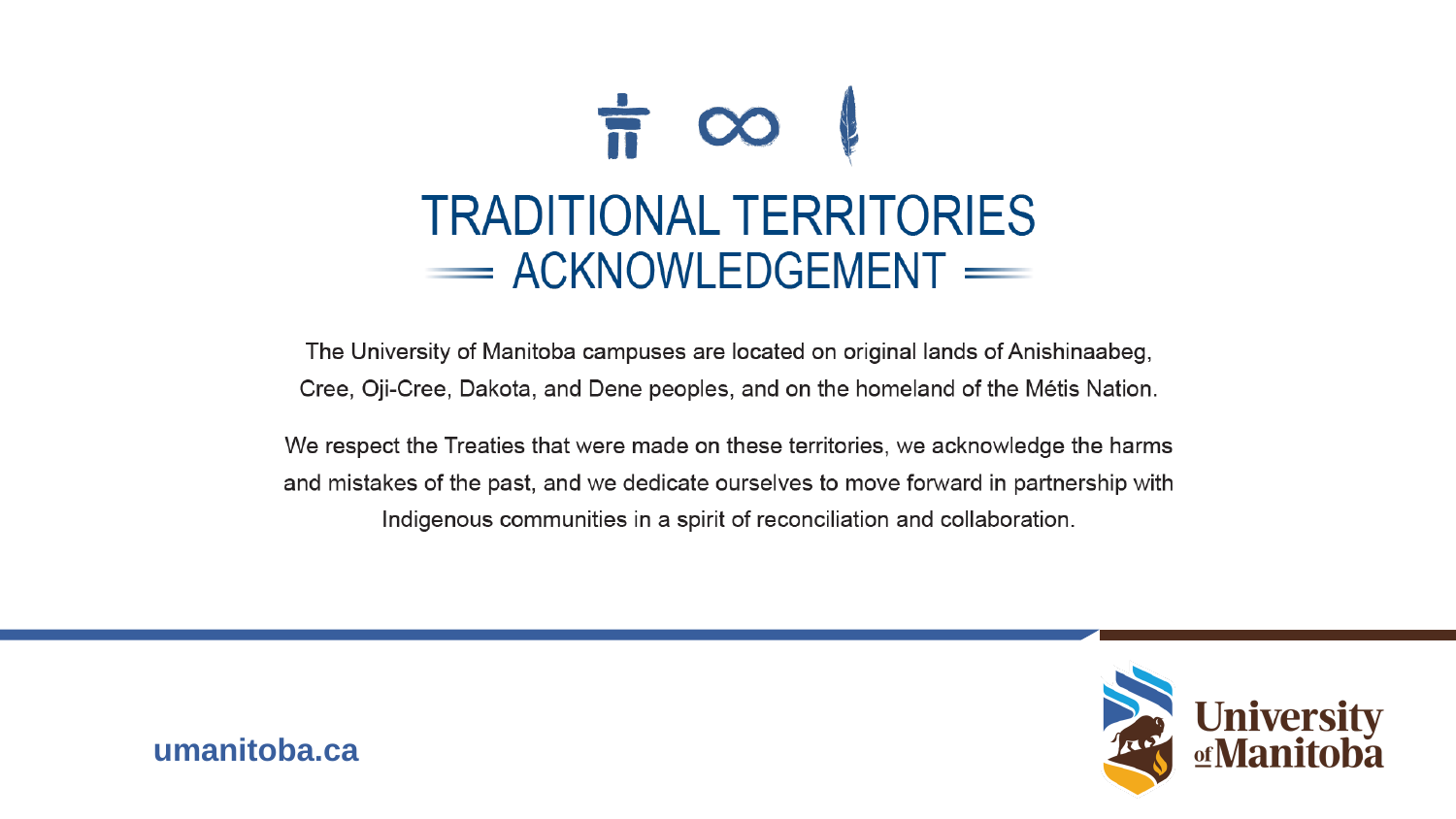# **The hotel "problem"**

- Long stays in hotels:
	- Delay the initial integration process
	- Cause difficulties with families
	- Limit agency (food choice, getting acquainted with new city)
	- Often far away from parks and other necessities
- Difficulty securing hotel rooms in summer 2022
- Difficulty securing hotel rooms in fall of 2022 as pandemic restrictions removed
- Backlog of refugees coming



Wilkinson 2017, 2019;

**umanitoba.ca**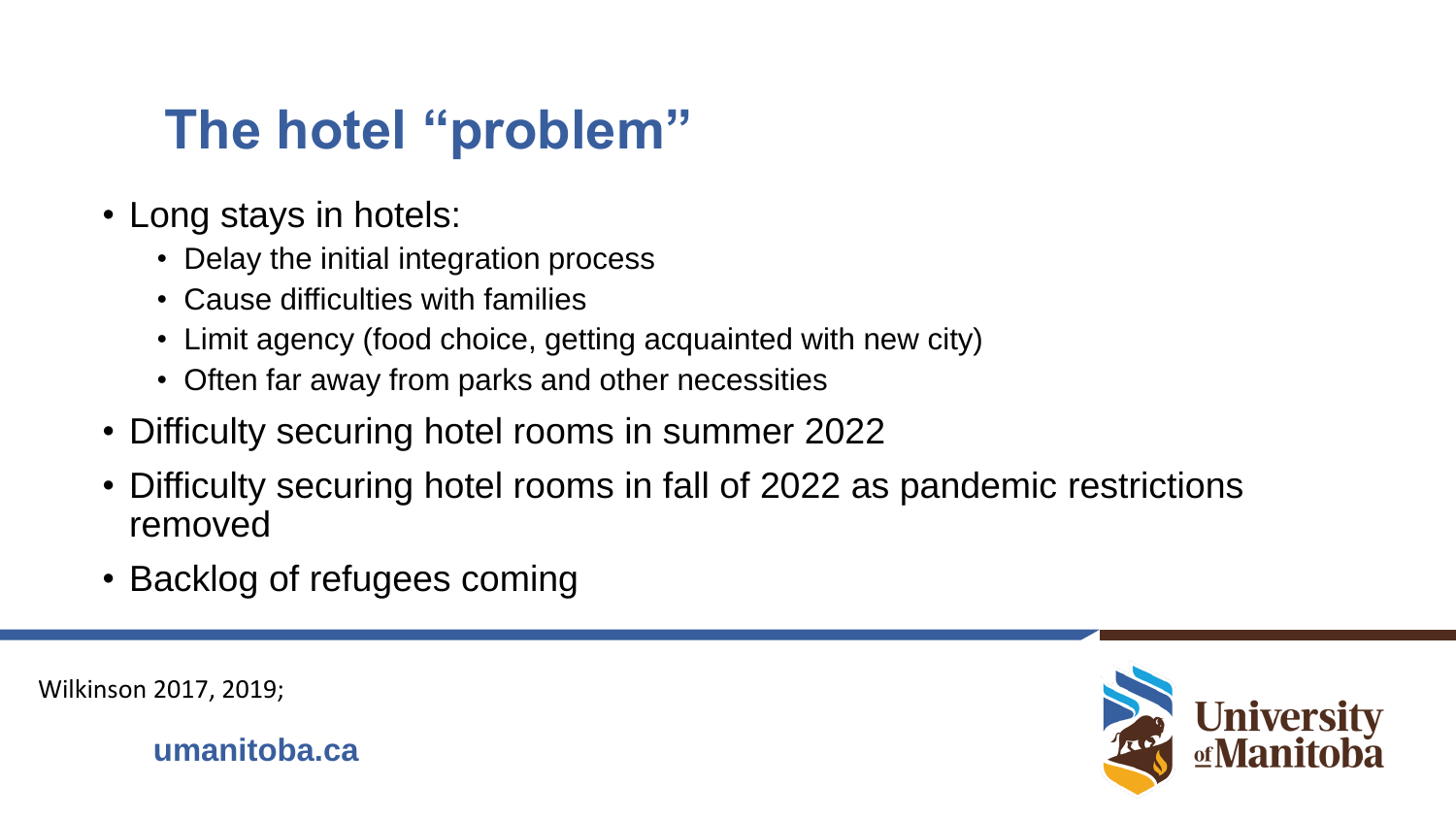## **The Toronto and Calgary "problem"**

- **Friends and family told me to move there**
- **Those are the only cities they "know"**











Photos top left: Peggy's Cove (NS), Red River (Winnipeg), Rampart Trail (Cranbrook BC), Saskatoon, Stanley Park (Vancouver), Forks Skating trail (Winnipeg), Theodore (Sk), Pinepoint Rapids (MB)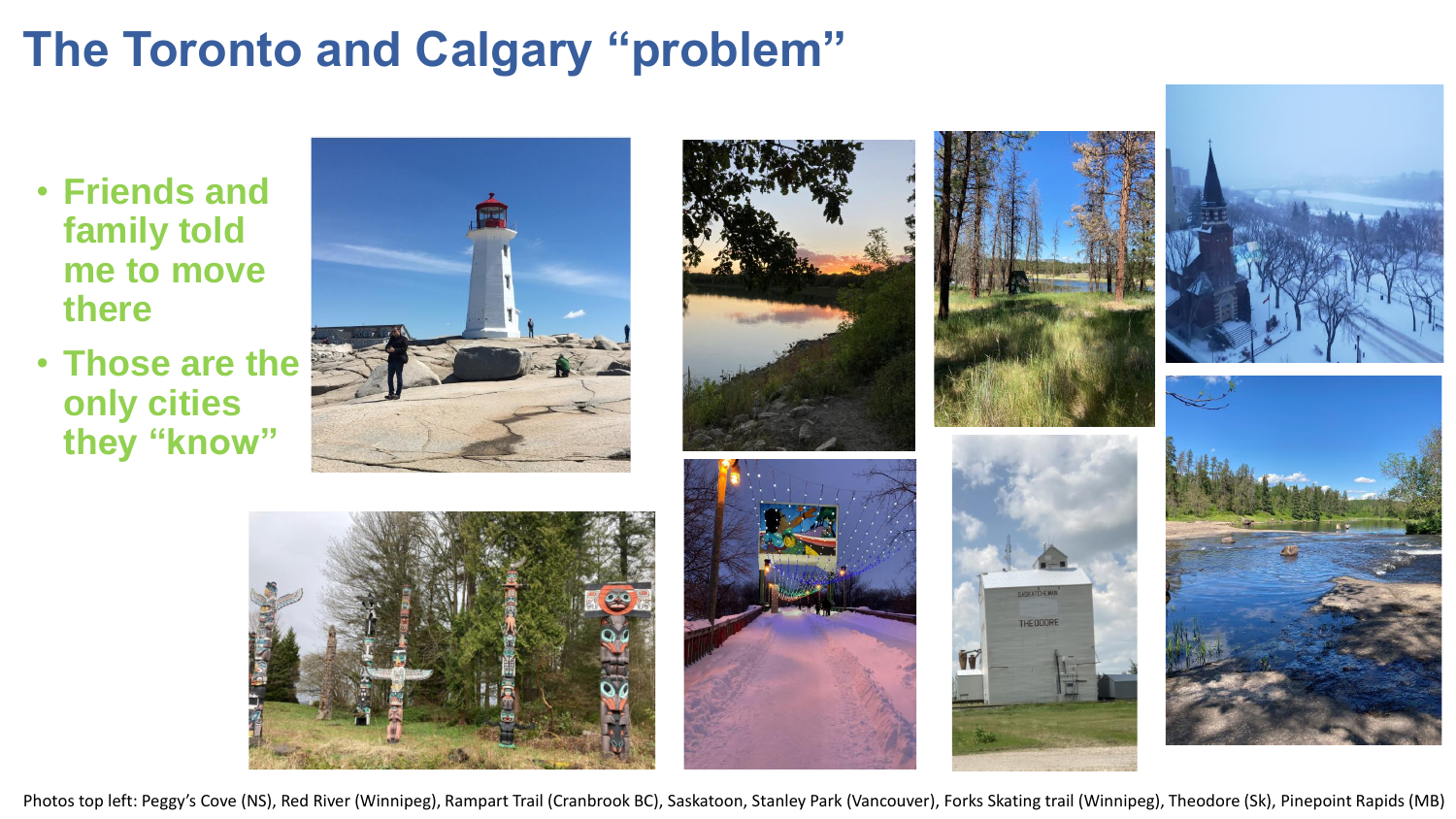### *The Family Reunification "Problem"*



*79% of the respondents said they had left immediate family members in Afghanistan; 60% of them had up to 10 members left behind*

| Total number of people in your family<br>(including those in your hotel and those you<br>had to leave behind in Afghanistan) (111) |                                                   |           |                   |      | How many family members did you leave<br>behind in Afghanistan? (94) |                        |                         |                         |                   |
|------------------------------------------------------------------------------------------------------------------------------------|---------------------------------------------------|-----------|-------------------|------|----------------------------------------------------------------------|------------------------|-------------------------|-------------------------|-------------------|
| 21,6%                                                                                                                              | 34,2%                                             | 17,1%     | 18,9%             | 8,1% | 30,9%                                                                |                        | 29,8%                   | 18,1%                   | 5,3%<br>16,0%     |
| $\blacksquare$ 1 to 5                                                                                                              | $\blacksquare$ 6 to 10<br>$\blacksquare$ 11 to 15 | ■16 to 30 | <b>□</b> above 30 |      | $\blacksquare$ 1 to 5                                                | $\blacksquare$ 6 to 10 | $\blacksquare$ 11 to 15 | $\blacksquare$ 16 to 30 | <b>□</b> above 30 |



**umanitoba.ca**